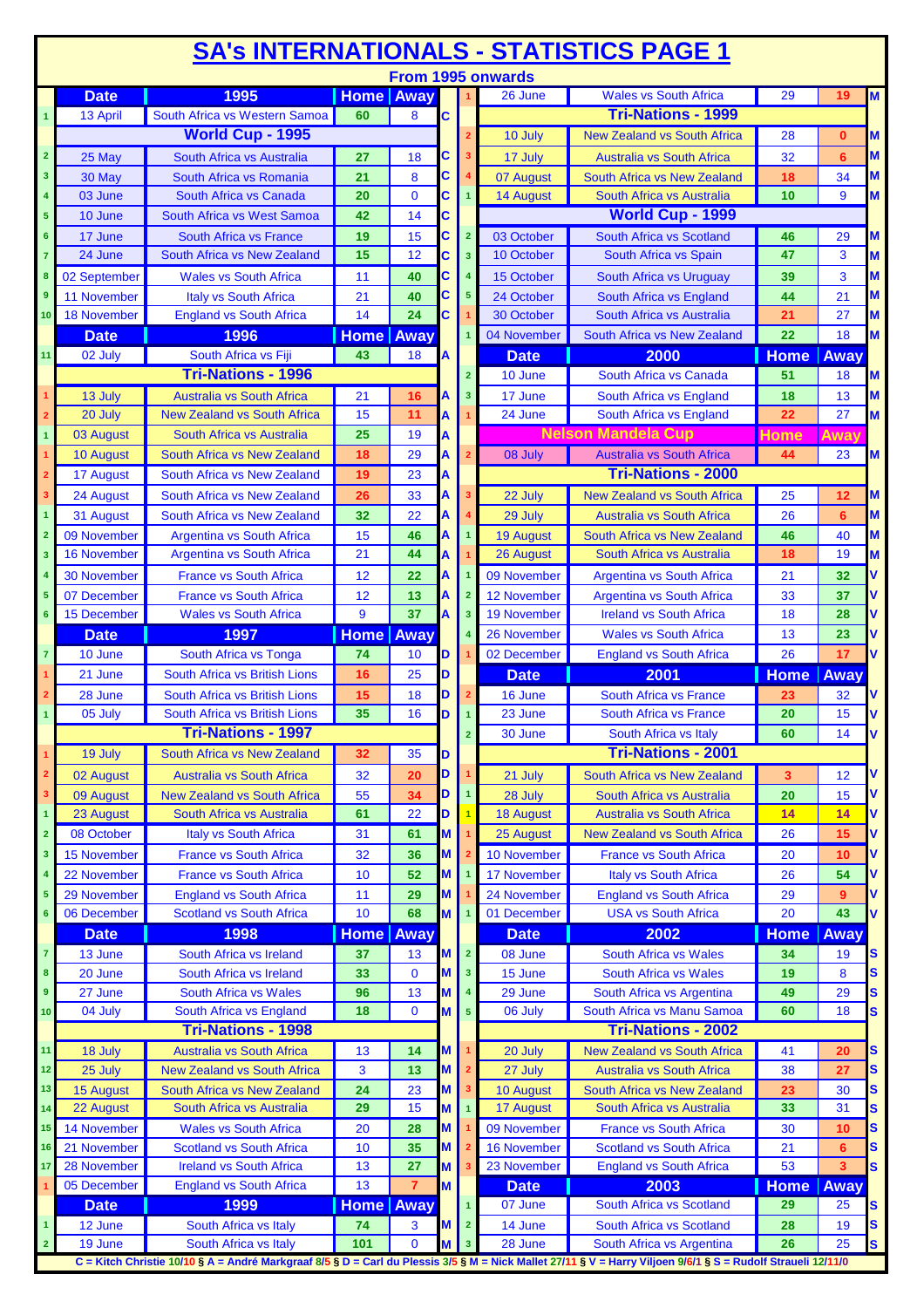## **SA's INTERNATIONALS - STATISTICS PAGE 2**

|                         |                    | <b>Tri-Nations - 2003</b>                                       | <b>Home Away</b>   |              |          |                         | 02 June             | South Africa vs England                                                         | 55           | 22             | W              |
|-------------------------|--------------------|-----------------------------------------------------------------|--------------------|--------------|----------|-------------------------|---------------------|---------------------------------------------------------------------------------|--------------|----------------|----------------|
| $\overline{\mathbf{4}}$ | 12 July            | South Africa vs Australia                                       | 26                 | 22           | s        | 5                       | 09 June             | South Africa vs Samoa                                                           | 35           | 8              | W              |
| $\mathbf{1}$            | 19 July            | South Africa vs New Zealand                                     | 16                 | 52           | S        |                         |                     | <b>Tri-Nations - 2007</b>                                                       | <b>Home</b>  | <b>Away</b>    |                |
| $\overline{\mathbf{2}}$ | 02 August          | <b>Australia vs South Africa</b>                                | 29                 | 9            | s        | $6\phantom{1}$          | 16 June             | South Africa vs Australia                                                       | 22           | 19             | W              |
| 3                       | 09 August          | <b>New Zealand vs South Africa</b>                              | 19                 | 11           | S.       |                         | 23 June             | South Africa vs New Zealand                                                     | 21           | 26             | W              |
|                         |                    | World Cup - 2003                                                |                    |              |          |                         | 07 July             | <b>Australia vs South Africa</b>                                                | 25           | 17             | W              |
| $\overline{\mathbf{1}}$ | 11 October         | South Africa vs Uruguay                                         | 72                 | 6            | s        |                         | 14 July             | <b>New Zealand vs South Africa</b>                                              | 33           | 6              | W              |
|                         | 18 October         | South Africa vs England                                         | 6                  | 25           | s        | 1                       | 15 August           | South Africa vs Namibia                                                         | 105          | 13             | W              |
| $\overline{1}$          | 24 October         | South Africa vs Georgia                                         | 46                 | 19           | S        | $\overline{2}$          | 21 August           | <b>Connacht vs South Africa</b>                                                 | 3            | 18             | W              |
| $\overline{2}$          | 01 November        | <b>South Africa vs Samoa</b>                                    | 60                 | 10           | S        | $\overline{3}$          | 25 August           | <b>Scottland vs South Africa</b>                                                | 3            | 27             | W              |
|                         | 08 November        | South Africa vs New Zealand                                     | 9                  | 29           | S.       |                         |                     | <b>World Cup - 2007</b>                                                         |              |                |                |
|                         | <b>Date</b>        | 2004                                                            | <b>Home</b> Away   |              |          |                         | 09 September        | South Africa vs Samoa                                                           | 59           | 7              | W              |
| $\overline{1}$          |                    |                                                                 |                    |              | W        | 5                       |                     |                                                                                 |              | $\overline{0}$ | W              |
| $\overline{\mathbf{2}}$ | 12 June            | South Africa vs Ireland                                         | 31                 | 17           | W        | 6                       | 14 September        | South Africa vs England                                                         | 36           |                | W              |
|                         | 19 June            | South Africa vs Ireland                                         | 26                 | 17           |          |                         | 22 September        | South Africa vs Tonga                                                           | 30           | 25             | W              |
| 3                       | 26 June            | <b>South Africa vs Wales</b><br>S/Pacific Isles vs South Africa | 53<br>24           | 18<br>38     | W        |                         | <b>30 September</b> | <b>South Africa vs USA</b>                                                      | 64<br>37     | 15<br>20       | W              |
| 4                       | 17 July            |                                                                 |                    |              | W        | 8                       | 07 October          | South Africa vs Fuji                                                            |              |                |                |
|                         |                    | <b>Tri-Nations - 2004</b>                                       | <b>Home</b>        | <b>Away</b>  |          | 9                       | 14 October          | South Africa vs Argentina                                                       | 37           | 13             | W              |
|                         | 24 July            | <b>New Zealand vs South Africa</b>                              | 23                 | 21           | W        | 10                      | 20 October          | <b>South Africa vs England</b>                                                  | 15           | 6              | W              |
| $\overline{\mathbf{2}}$ | 31 July            | <b>Australia vs South Africa</b>                                | 30                 | 26           | W        | 11                      | 24 November         | <b>Wales vs South Africa</b>                                                    | 12           | 34             | W              |
| $\mathbf{1}$            | <b>14 August</b>   | South Africa vs New Zealand                                     | 40                 | 26           | W        |                         | 01 December         | <b>Barbarians vs South Africa</b>                                               | 22           | 5              | W              |
| $\overline{2}$          | 21 August          | South Africa vs Australia                                       | 23                 | 19           | W        |                         | <b>Date</b>         | 2008                                                                            | <b>Home</b>  | Away           |                |
| 3                       | 06 November        | <b>Wales vs South Africa</b>                                    | 36                 | 38           | W        | $\overline{1}$          | 07 June             | South Africa vs Wales                                                           | 43           | 17             | P              |
|                         | <b>13 November</b> | <b>Ireland vs South Africa</b>                                  | 17                 | 12           | W        | $\overline{2}$          | 14 June             | South Africa vs Wales                                                           | 37           | 21             | P              |
| $\overline{2}$          | 20 November        | <b>England vs South Africa</b>                                  | 32                 | 16           | W        | $\overline{\mathbf{3}}$ | 21 June             | South Africa vs Italy                                                           | 26           | $\Omega$       | P              |
| $\mathbf{1}$            | 27 November        | <b>Scotland vs South Africa</b>                                 | 10                 | 45           | W        |                         |                     | <b>Tri-Nations - 2008</b>                                                       | Home         | <b>Away</b>    |                |
| $\overline{\mathbf{2}}$ | 04 December        | <b>Argentina vs South Africa</b>                                | $\overline{7}$     | 39           | W        |                         | 05 July             | <b>New Zealand vs South Africa</b>                                              | 19           | 8              | P              |
|                         | <b>Date</b>        | 2005                                                            | <b>Home</b> Away   |              |          |                         | 12 July             | <b>New Zealand vs South Africa</b>                                              | 28           | 30             | P              |
| $\overline{\mathbf{3}}$ | 11 June            | South Africa vs Uruguay                                         | 134                | 3            | W        |                         | 19 July             | <b>Australia vs South Africa</b>                                                | 16           | 9              | P              |
| $\overline{1}$          | 18 June            | South Africa vs France                                          | 30                 | 30           | W        | $\overline{1}$          | 09 August           | South Africa vs Argentina                                                       | 63           | 9              | P              |
| $\overline{1}$          | 25 June            | South Africa vs France                                          | 27                 | 13           | W        |                         |                     | <b>Tri-Nations - 2008</b>                                                       | <b>Home</b>  | Away           |                |
|                         |                    | <b>Nelson Mandela Cup</b>                                       | Home               | Away         |          |                         | <b>16 August</b>    | South Africa vs New Zealand                                                     | $\mathbf{0}$ | 19             | P              |
|                         | 09 July            | <b>Australia vs South Africa</b>                                | 30                 | 12           | W        |                         | 23 August           | South Africa vs Australia                                                       | 15           | 27             | P              |
| $\blacktriangleleft$    | 23 July            | South Africa vs Australia                                       | 33                 | 20           | W        | $\blacktriangleleft$    | <b>30 August</b>    | South Africa vs Australia                                                       | 53           | 8              | P              |
|                         |                    | <b>Tri-Nations - 2005</b>                                       | <b>Home Away</b>   |              |          |                         | 08 November         | <b>Wales vs South Africa</b>                                                    | 15           | 20             | P              |
| $\overline{2}$          | 30 July            | South Africa vs Australia                                       | 22                 | 16           | <b>W</b> | 3 <sup>1</sup>          | 15 November         | <b>Scotland vs South Africa</b>                                                 | 10           | 14             | P              |
| $\overline{\mathbf{3}}$ | 06 August          | South Africa vs New Zealand                                     | 22                 | 16           | W        | $\overline{\mathbf{4}}$ | 22 November         | <b>England vs South Africa</b>                                                  | 6            | 42             | P              |
| $\overline{\mathbf{4}}$ | 20 August          | <b>Australia vs South Africa</b>                                | 19                 | 22           | W        |                         | <b>Date</b>         | 2009                                                                            | <b>Home</b>  | <b>Away</b>    |                |
| $\mathbf{1}$            | 27 August          | <b>New Zealand vs South Africa</b>                              | 31                 | 27           | W        | 5 <sup>1</sup>          | 20 June             | South Africa vs Lions                                                           | 26           | 21             | P              |
| $\mathbf{1}$            | 05 November        | <b>Argentina vs South Africa</b>                                | 23                 | 34           | W        | 6                       | 27 June             | South Africa vs Lions                                                           | 28           | 25             | P              |
| $\overline{\mathbf{2}}$ | 19 November        | <b>Wales vs South Africa</b>                                    | 16                 | 33           | W        |                         | 04 July             | South Africa vs Lions                                                           | 9            | 28             | P              |
|                         | 26 November        | <b>France vs South Africa</b>                                   | 26                 | 20           | W        |                         |                     |                                                                                 |              |                |                |
|                         |                    |                                                                 |                    |              |          |                         |                     | <b>Tri-Nations - 2009</b>                                                       | <b>Home</b>  | <b>Away</b>    |                |
|                         | <b>Date</b>        | 2006                                                            | <b>Home Away</b>   |              |          | 1                       | 25 July             | South Africa vs New Zealand                                                     | 28           | 19             | P              |
| $\overline{\mathbf{1}}$ | 03 June            | South Africa XV vs World XV                                     | 30                 | 27           | W        | $\overline{2}$          | 01 August           | South Africa vs New Zealand                                                     | 31           | 19             | P              |
| $\mathbf 2$             | 10 June            | South Africa vs Scottland                                       | 36                 | 16           | W        | $\overline{\mathbf{3}}$ | 08 August           | South Africa vs Australia                                                       | 29           | 17             | P              |
| $\overline{\mathbf{3}}$ | 17 June            | South Africa vs Scottland                                       | 29                 | 15           | W        | 4                       | 29 August           | <b>Australia vs South Africa</b>                                                | 25           | 32             | P              |
| $\mathbf{1}$            | 24 June            | South Africa vs France                                          | 26                 | 36           | W        |                         | 05 September        | <b>Australia vs South Africa</b>                                                | 21           | 6              | P              |
|                         |                    | <b>Tri-Nations - 2006</b>                                       | <b>Home</b>        | <b>Away</b>  |          |                         | 12 September        | <b>New Zealand vs South Africa</b>                                              | 29           | 32             | $\overline{P}$ |
| $\overline{\mathbf{2}}$ | 15 July            | <b>Australia vs South Africa</b>                                | 49                 | $\mathbf{0}$ | W        |                         | 06 November         | Leicester Tigers vs South Africa                                                | 22           | 17             | P              |
| 3                       | 22 July            | <b>New Zealand vs South Africa</b>                              | 35                 | 17           | W        |                         | <b>13 November</b>  | <b>France vs South Africa</b>                                                   | 20           | 13             | P              |
| 4                       | 05 August          | <b>Australia vs South Africa</b>                                | 20                 | 18           | W        |                         | <b>17 November</b>  | <b>Saracens vs South Africa</b>                                                 | 24           | 23             | P              |
| $\sqrt{5}$              | 26 August          | South Africa vs New Zealand                                     | 26                 | 45           | W        |                         | 21 November         | Italy vs South Africa                                                           | 10           | 32             | P              |
| $\overline{1}$          | 02 September       | South Africa vs New Zealand                                     | 21                 | 20           | W        |                         | 28 November         | <b>Ireland vs South Africa</b>                                                  | 15           | 10             | P              |
| $\overline{2}$          | 09 September       | South Africa vs Australia                                       | 24                 | 16           | W        |                         | <b>Date</b>         | 2010                                                                            | <b>Home</b>  | Away           |                |
|                         | 11 November        | <b>Ireland vs South Africa</b>                                  | 32                 | 15           | W        | $\overline{\mathbf{1}}$ | 05 June             | <b>Wales vs South Africa</b>                                                    | 31           | 34             | P              |
| $\mathbf{2}$            | <b>18 November</b> | <b>England vs South Africa</b>                                  | 23                 | 21           | W        | $\overline{2}$          | 12 June             | South Africa vs France                                                          | 42           | 17             | P              |
|                         | 25 November        | <b>England vs South Africa</b>                                  | 14                 | 25           | W        | $\overline{\mathbf{3}}$ | 19 June             | South Africa vs Italy                                                           | 29           | 13             | P              |
| $\overline{\mathbf{2}}$ | 03 December        | World XV vs Springbok XV                                        | $\overline{7}$     | 32           | W        | $\overline{\mathbf{4}}$ | 26 June             | South Africa vs Italy                                                           | 55           | 11             | P              |
|                         | <b>Date</b>        | 2007                                                            | <b>Home   Away</b> |              |          |                         |                     | <b>Tri-Nations - 2010</b>                                                       | <b>Home</b>  | <b>Away</b>    |                |
| $\mathbf{3}$            | 26 May             | South Africa vs England                                         | 58                 | 10           | W        |                         | 10 July             | <b>New Zealand vs South Africa</b>                                              | 32           | 12             | $\mathsf P$    |
|                         |                    |                                                                 |                    |              |          |                         |                     | S = Rudolf Straueli 12/11/0 § W = Jake White 40/17/1 § P = Peter Helium 24/16/0 |              |                |                |